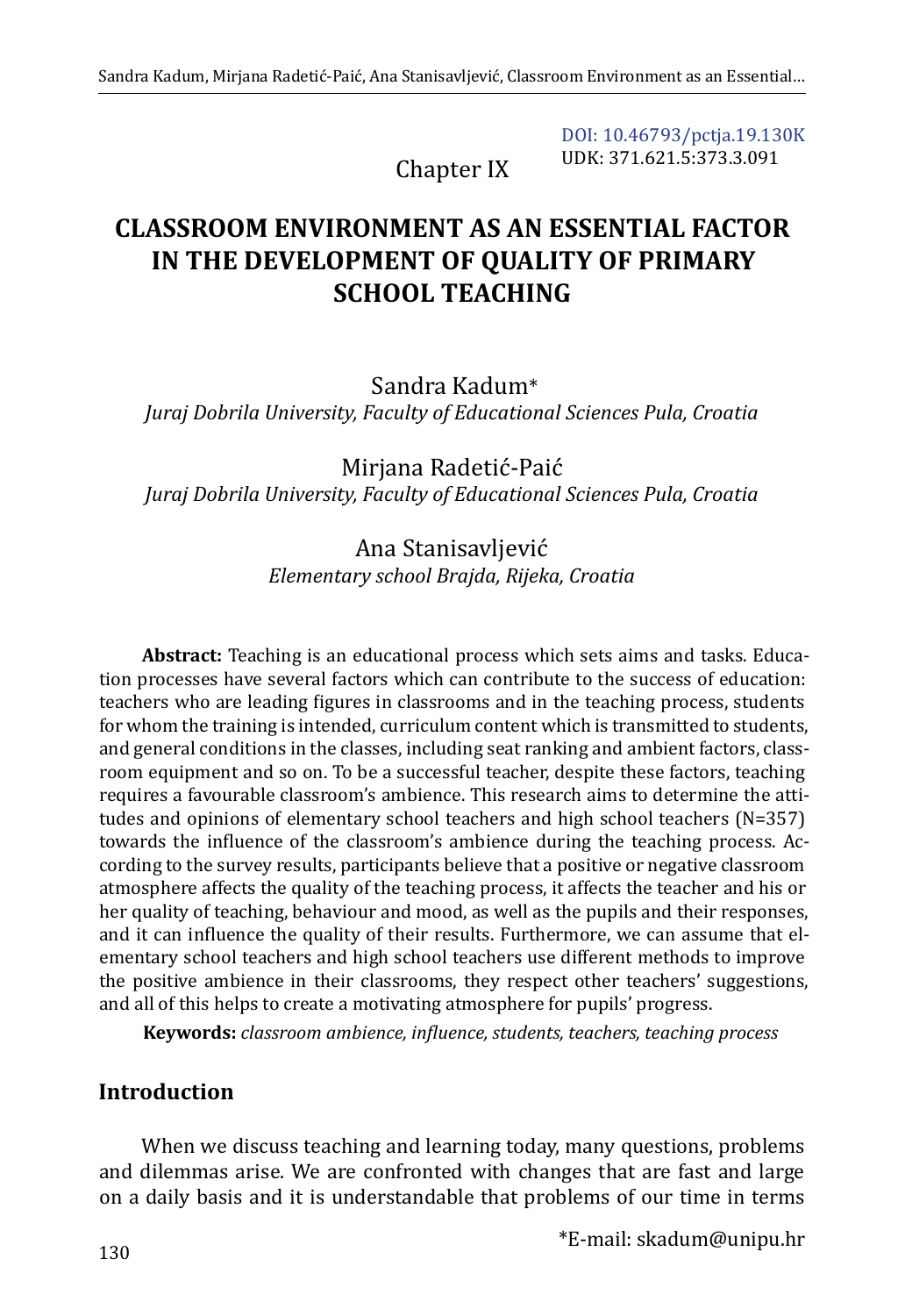teaching and learning are very complex. Every period is accompanied by certain characteristics, particularities, requirements and needs, but also its problems. Among other things, this also refers to teaching and classroom atmosphere. As a "specific bipolar manageable process, in which the generational experience is transmitted and adopted" (Švajcer, 1987, 22), ", teaching is a fundamental part of school work in which a planned and organised education of students is carried out according to the prescribed curriculum and syllabus" (Potkonjak & Šimleša, 1989, 88). While Bognar & Matijević (2005) state that teaching is an educational process which is most systematically organised, Tomić and Osmić (2006, 7) try to offer a more complete and more comprehensive definition of teaching and say that teaching is "a unique educational process that takes place in a planned and systematic way under the guidance of a teacher with a relatively permanent group of students with the aim of (…) acquiring socially modified program contents in order to develop all student's potentials to a maximum extent".

Therefore, teaching represents an organised institutional and non-institutional interactive creative effort to adopt the prescribed content and acquire knowledge as well as to develop skills and habits in order to enable students – the subjects of education – for further permanent work with the intention of developing all their potentials and thus remain open for all contents and future progressive changes in itself and the society (environment) in which they are. (Tomić & Osmić, 2006; Stevanović, 1998). In doing so, there is a need to "see teaching as a balancing act" (Tot, 2010: 66).

When we observe the student and his/her functioning and behaviour in the classroom and how it affects the teacher and the transfer of knowledge in general, then the classroom atmosphere must be taken into account. This is because the classroom atmosphere has a great impact on the teacher as well as on the entire teaching process. It is understandable that there are students in each classroom who disrupt the discipline and hence the attention of the whole class and that the realisation of a lesson and the success of teaching depends on such students. It is therefore the most important role of a teacher to find ways to "teach" students how to behave in certain moments in order to create the desired conditions i.e. the appropriate classroom atmosphere.

## **The Influence of the Classroom Atmosphere on the Teaching Process**

According to Bošnjak (1996), the classroom atmosphere includes the processes in the immediate environment or a class where, for understanding, it is important to recognize the overlapping of different forms of activities of the participants in classroom interaction. Furthermore, Bošnjak (1997) states that "a classroom atmosphere can include relationships between teachers and their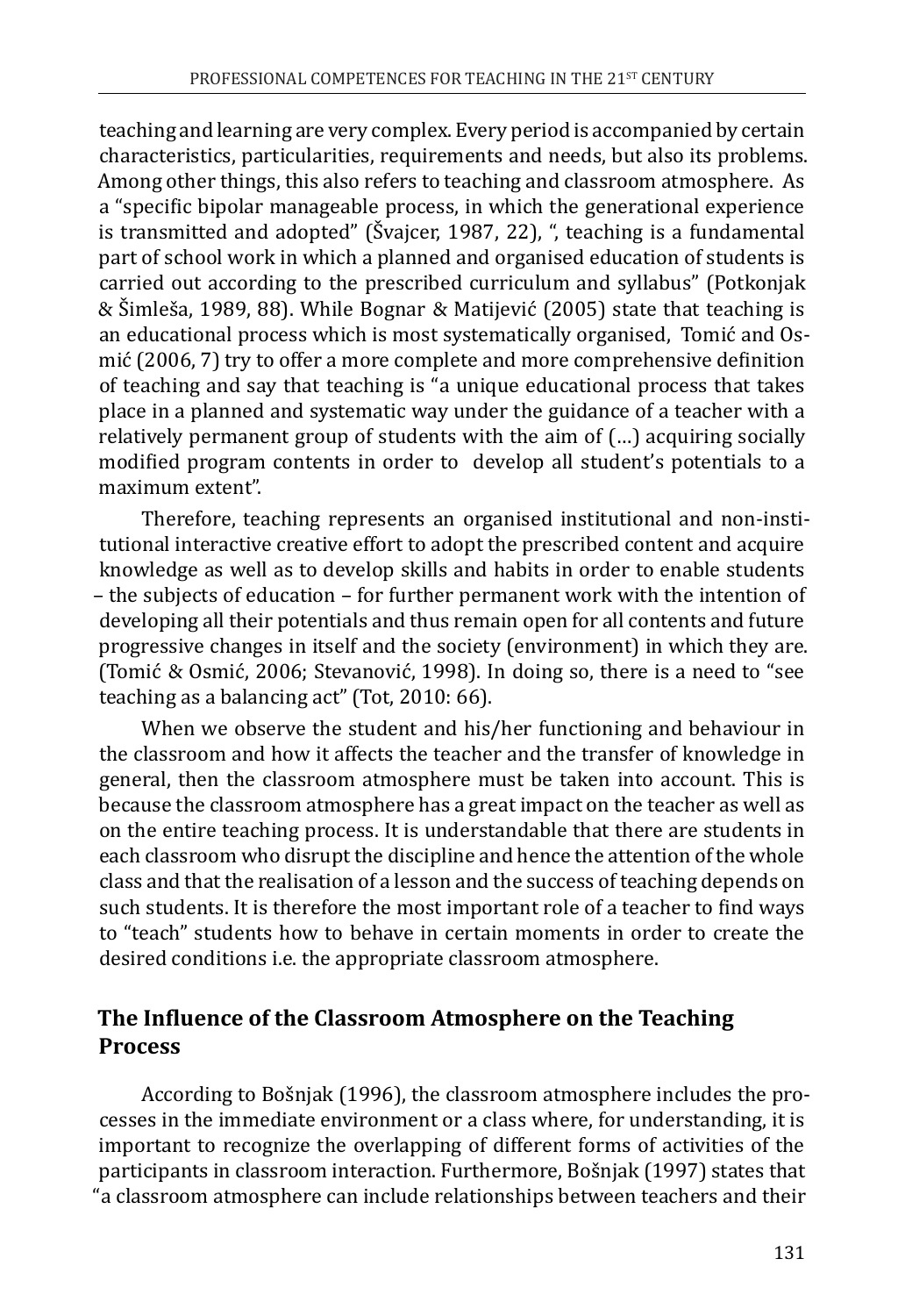students or among students and the school atmosphere can include a teacher's relationships with other teachers, administrative staff and the school director". Domović (2003) sees the classroom atmosphere as classroom events that include teacher support, satisfaction, connectivity, competition, difficulties, research, and other. Furthermore, Domović points out that this term is associated with teachers and students, their behaviour and everything else that happens in a classroom. The classroom-teaching environment encompasses educational factors, the physical environment and the psychological atmosphere that are expressed through social contexts as well as numerous other components that are related to the teacher and his behaviour (Vlahek 2016, according to: Miller Cunningham 2011).

If we want to define the classroom atmosphere from a sociological point of view, then we can conclude that classroom atmosphere is the realization of a complex interaction at organization (class) and management (teacher) levels as well as at the level of interrelation between the participants of the educational process (students and teachers), (Jagić and Jurčić, 2006).

Kyriacou (1991, 100) states that Wragg and Wood (1984) compared experienced teachers with students, future teachers, and noted and concluded that experienced teachers were friendlier and kinder, more stimulating and professional, humorous and that, when communicating with students, they looked into their eyes, knew how to take up an attitude and rule by their authority. In that they used the mentioned features to create a working teaching atmosphere.

As teachers and students feel differently in different classrooms, the classroom atmosphere can therefore be defined "as a common teacher and student perception of the environment that is created by intertwining the immediate environmental factors – the physical, material, organisational, operational and social variables of the environment " (Vlahek 2016, 120, according to: Fraser and Picket 2010; Adelman and Taylor, in press). The classroom atmosphere or classroom climate that a teacher achieves during lessons has a strong impact on students' learning and motivation. Kyriacou (1991, 97) believes that the classroom atmosphere that best and most affects the student's work and learning is the one that is "described as purposeful, working, relaxed, cordial, motivating and arranged".

Students prefer a classroom-teaching atmosphere in which pleasure and openness prevail, an atmosphere full of confidence and mutual understanding at the student-teacher level as well as at the student-classmates level and in which there is no fear of failure and no negative competitive spirit. The sense of security is very important in that. A student feels secure if the teacher and his classmates appreciate his value (activity, friendship, cooperation, obedience, …) and if the teacher empathizes with the student's experience and satisfaction with the teaching integration. (Jagić and Jurčić, 2006).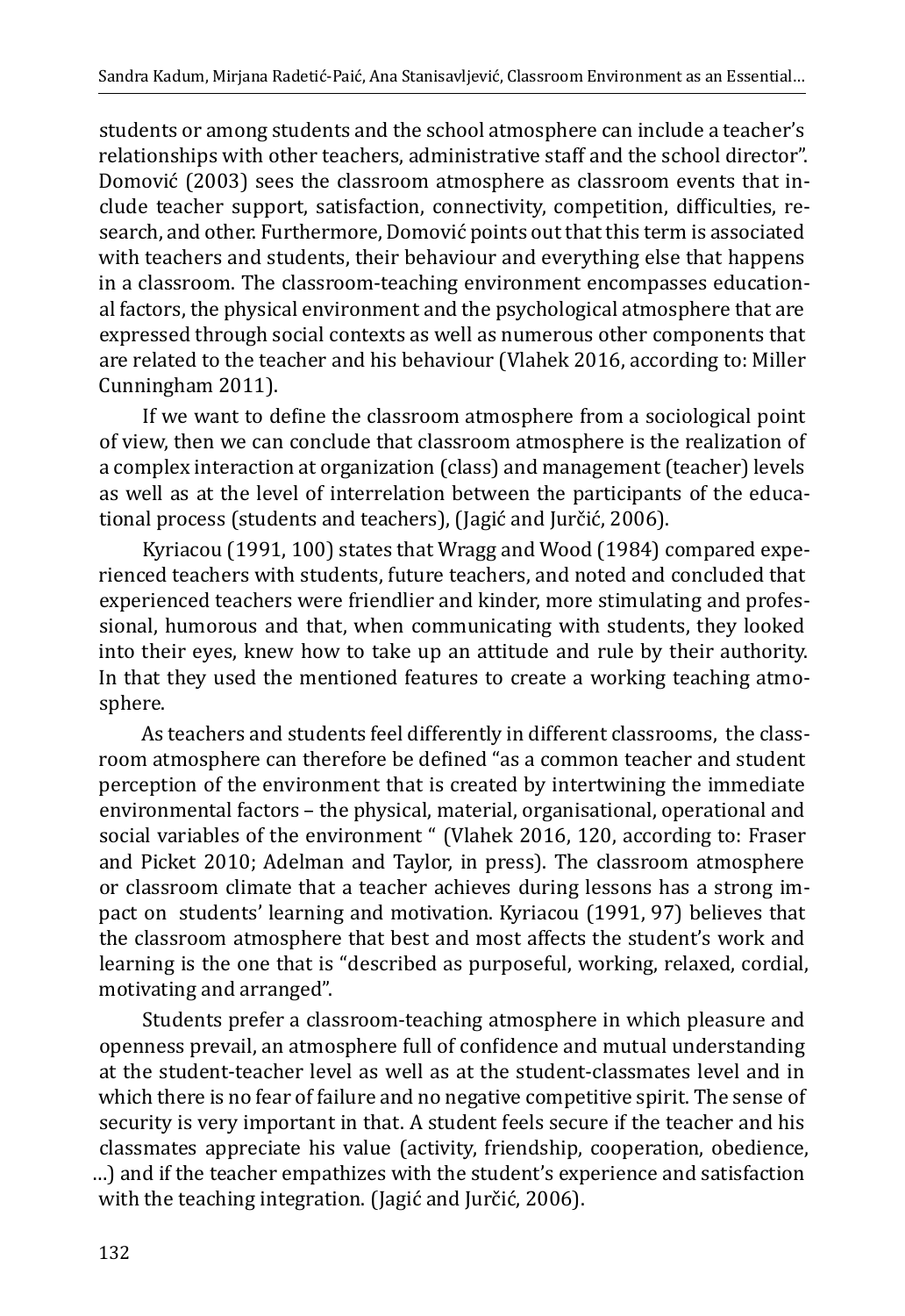Matijević (1998, 23) points out that "the quality of the entire teaching atmosphere is certainly mostly affected by the main subjects of the teaching process – students and teachers", where the teacher together with his/her students must work to create a positive atmosphere in the classroom. With their emotions and behaviour, effort and will, the teacher and students participate in creating a desirable climate for work and progress. Furthermore, Matijević states that (1998, 24) "in order to make the teaching atmosphere encouraging for various student activities and for it to be able to satisfy the diverse developmental needs of students, the teacher will try to change the pedagogical scenarios in which students of one class participate". So, the teacher can devise various research projects, create class or school newsletters, carry out more field trips and excursions, create new didactic games and so on. In this way, the teacher will not only create a pleasant classroom-teaching atmosphere, but s/ he will involve students and thus activate their knowledge, abilities and skills. To put it briefly: *they will connect business with pleasure* and get a lot of satisfaction for it. Hence, Božić (2015, 93) concludes that "the quality of the classroom atmosphere is, without doubt, mostly influenced by the main subjects of the teaching process – the students and the teachers."

### *Purposeful and working atmosphere*

"The ethos of purpose and work is mainly based on the way the teacher emphasizes the need for continuous improvement in learning" (Kyriacou, 1991, 97). To make teaching more purposeful and work-oriented, it requires a quick and efficient start, tracking students' achievement and progress, organization to make everything function within the teaching process, and its factors satisfied and fulfilled. The teacher's voice influences the purposeful and working atmosphere because his/her performance at the beginning of a lesson makes students know whether the topic being discusses is important or not. Also, a too early completion of the lesson has the same effect .

Furthermore, for purposefulness and diligence, Kyriacou (1991, 98) points out that they can be described as "business methods of organization". He says that it "is characterized by students' acceptance of the teacher's authority as the organizer and leader of learning activities and by expectations of teachers and students that will try to do what they are told and make good progress".

It is important for students to have high self-esteem and self-confidence, that they respect and accept themselves, and that they set themselves high expectations.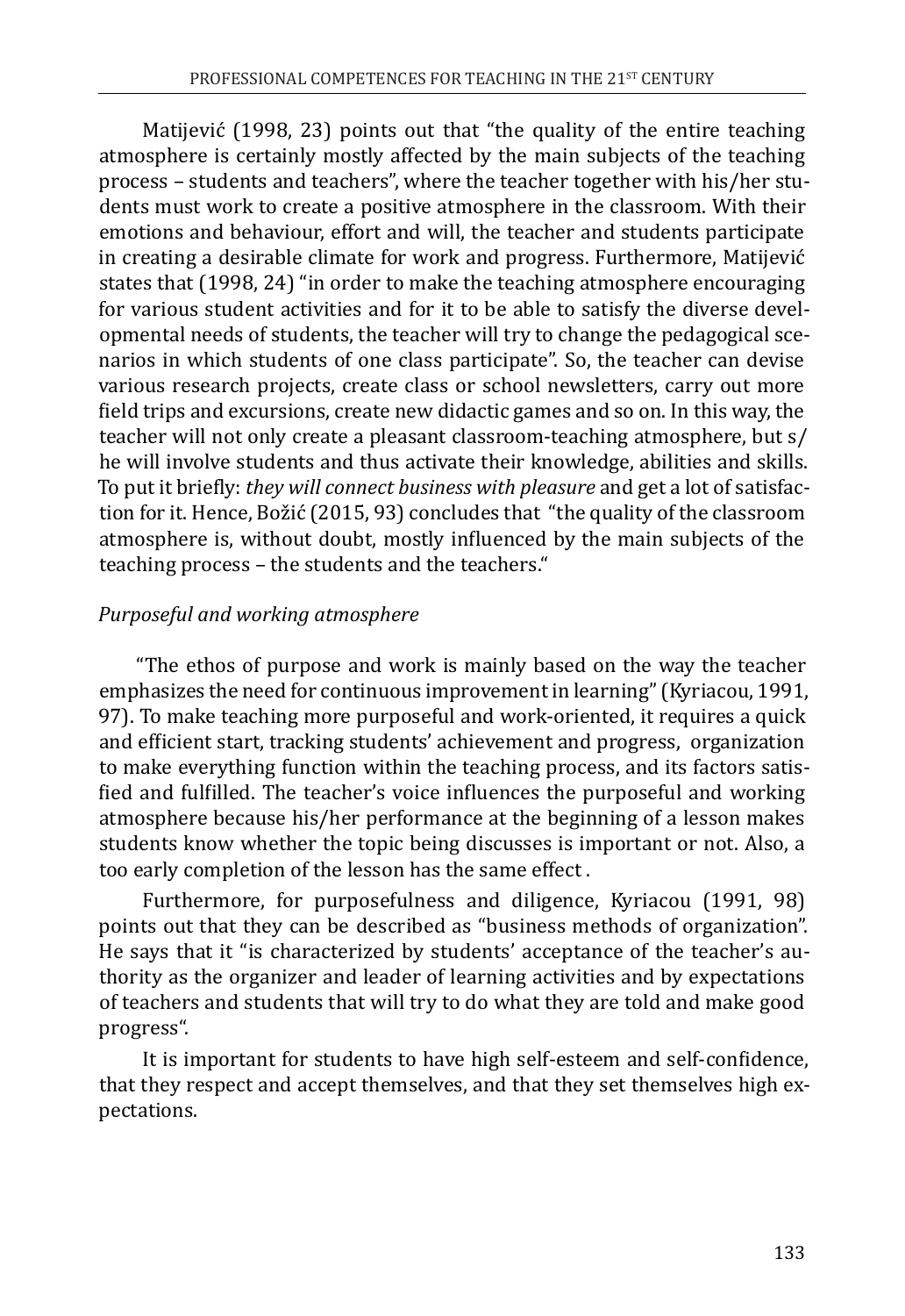### *Relaxed, friendly, stimulating*

Kyriacou (1991, 98) points out that "the meaning of being relaxed, friendly and stimulating is based mainly on the kind of relationship that you establish with your students". It is important to emphasize the teacher's calmness and steadiness which allows solving student's disobedience and idleness, while helping students to relax and become interested in the teaching contents that are subject of the classroom work.

As for cordiality, Kyriacou (1991, 98) believes that "students have the feeling that the teacher particularly cares about them, partly because of the fondness for them as persons". A student will feel the teacher's cordiality in tone, movement or gesture. If a teacher cordially addresses the students and maintains such communication throughout the lesson, he can be sure that the students will respond in the same way because they understand and feel gentleness and tenderness.

Kyriacou (1991, 98) states that "to be stimulating means to help and encourage students to carry out their tasks they are required to and to solve problems they encounter in a situation where they need help instead of rebuking them". In the encouragement, one has to be moderate, to provide help in a natural and logical manner, and to know when to retreat. If the teacher provides too much help and support to the students, they could abuse it by their inactivity, inattention and by over reliance on the teacher himself. The teacher should ask for encouraging feedback from students because, as Kyriacou points out, it could help them develop their learning ability.

Feedback information, where we encourage students to pay attention, fosters the development of a pleasant classroom atmosphere.

#### *Order*

In order to create a pleasant classroom atmosphere, we must establish order among students. As Kyriacou believes (1991, 99), order "must be based on complementing other elements which are necessary to establish the meaning of purposefulness, relaxation, cordiality, diligence and encouragement". He further states that "order is based on the skills of an effective organization and structure of the lesson as well as on the relationship with students based on mutual respect and understanding".

It should be noted that the classroom atmosphere – as Bošnjak (1997, 41) points out – is expressed through the remarks of the teacher and students and that the school atmosphere is measured by a teacher's remarks.

The students' observations are taken to measure and express the classroom atmosphere as it is considered that the students know each other well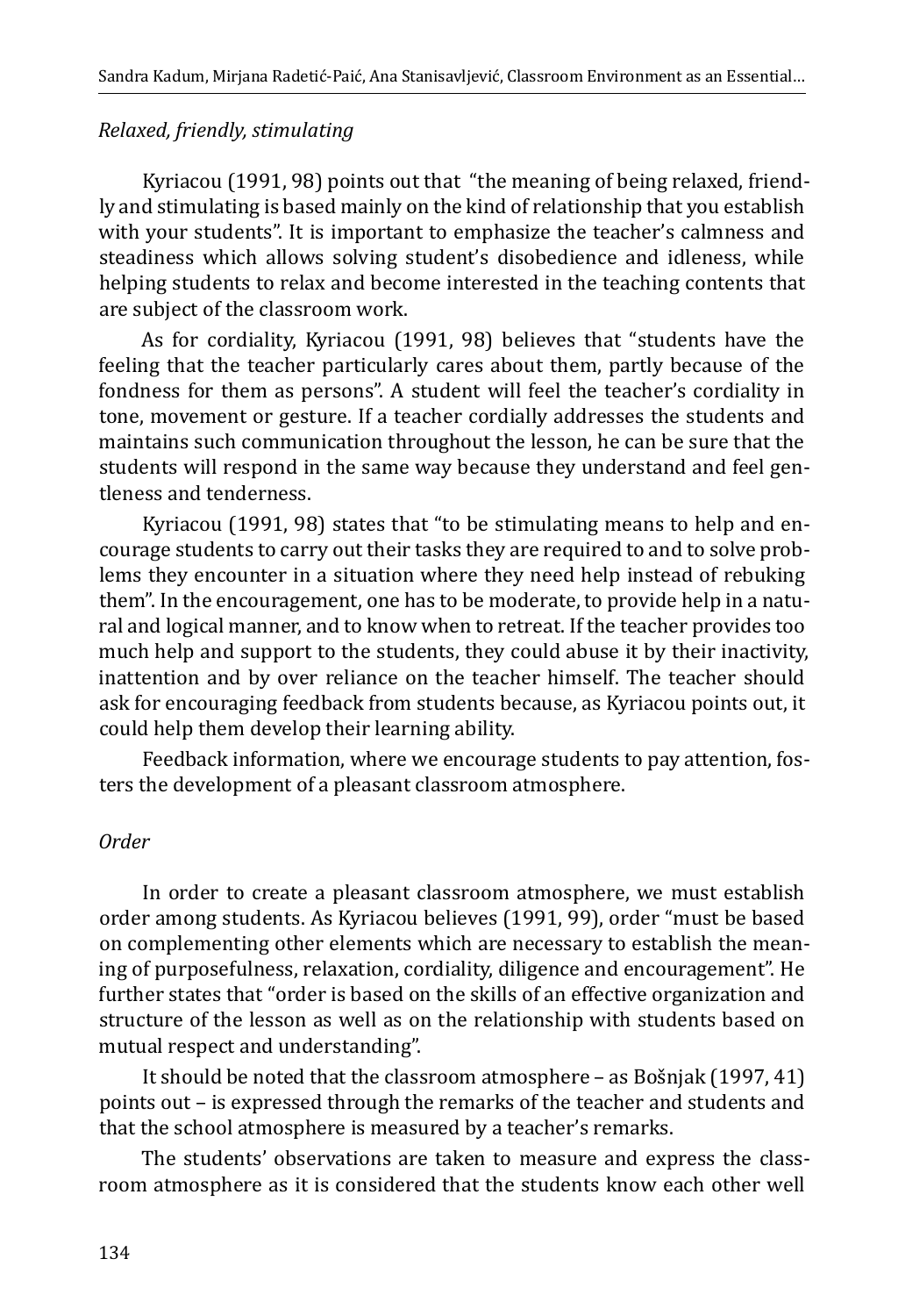in the classroom, each year more and more strongly. On the other hand, they are not relevant for measuring the school climate because they are not familiar with other aspects of the atmosphere at the school level.

# **Methodology**

### *The aim and the method of the research*

*The aim* of this *research* was to define the attitudes and opinions of students of primary classroom and subject education about the impact of the classroom atmosphere on the teaching process.

*The method* used for data collection and obtaining results was a questionnaire designed for this research which was posted on *Face book* social network and distributed in elementary schools. The survey questionnaire was intended for teachers of primary classroom education and for teachers of subject education.

The participation in completing the questionnaire was anonymous and voluntary and the research participants (respondents) could at any time give up expressing their opinion and reflection, i.e. stop filling in the questionnaire.

#### *Measuring instrument*

The survey questionnaire used in this research consisted of 13 variables, of which three variables were: *gender, years of work experience* and *I am a*  (classroom or subject education) *teacher* independent. There were ten dependent variables.

Since the item scale included in the questionnaire was used in a research context for the first time, it was necessary to determine its basic metric characteristics. The results obtained are shown in Table 1.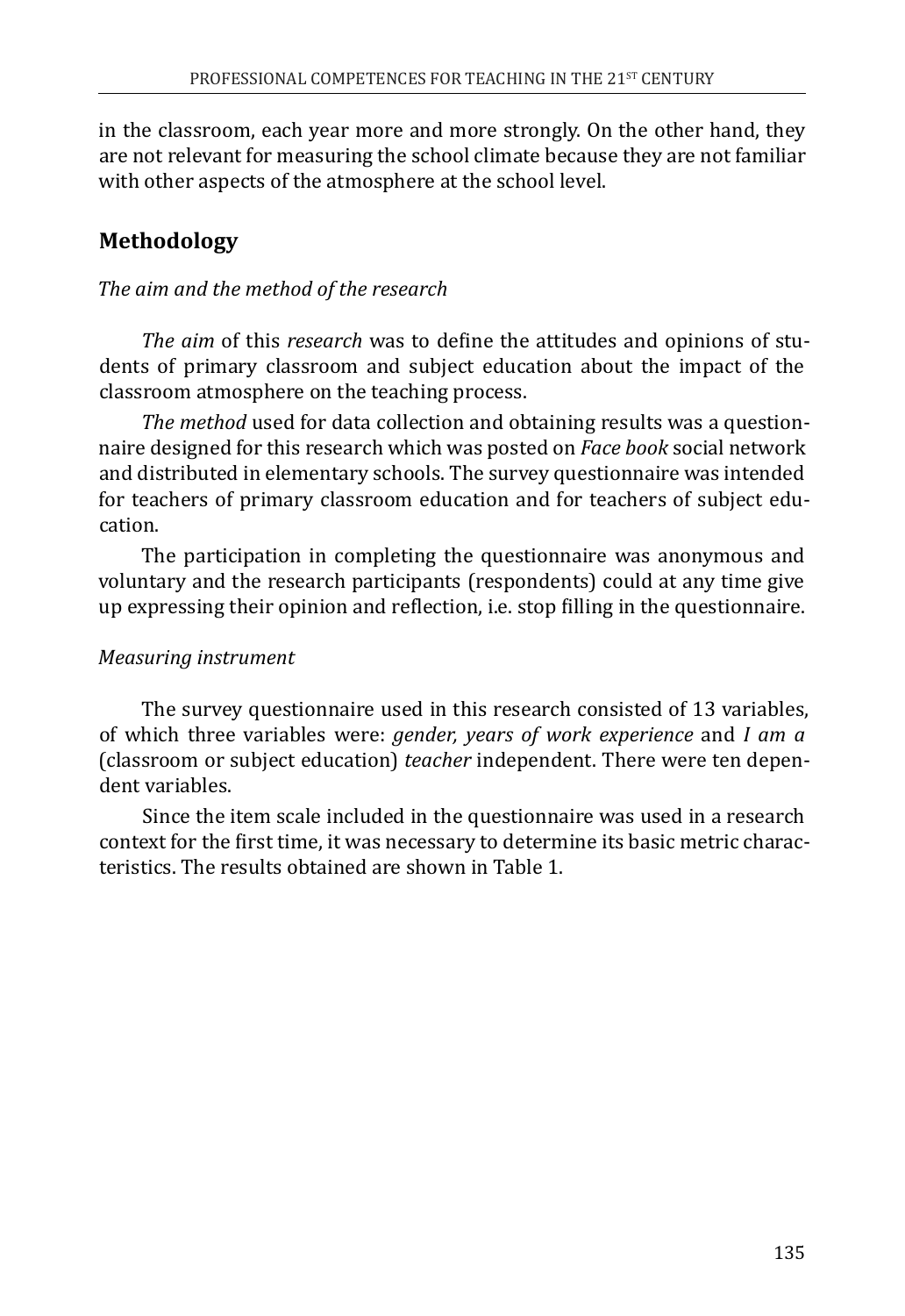|                                                                                                                                          | $=.773$ |
|------------------------------------------------------------------------------------------------------------------------------------------|---------|
| <b>Statements</b>                                                                                                                        |         |
| The classroom atmosphere has a great impact on the quality of teach-<br>ing performance.                                                 | .737    |
| A favourable classroom atmosphere during lectures greatly contrib-<br>utes to a better and more successful adoption of program contents. | .735    |
| With their positive emotions, teachers can create a pleasant and stim-<br>ulating classroom atmosphere.                                  | .745    |
| The classroom atmosphere greatly influences the behaviour of stu-<br>dents during lectures.                                              | .717    |
| The classroom atmosphere affects the teachers and his teaching.                                                                          | .613    |
| The classroom atmosphere affects my mood.                                                                                                | .721    |
| The teaching process can be successful even without a good, positive<br>classroom atmosphere.                                            | .761    |
| The teacher's authority affects the classroom atmosphere.                                                                                | .738    |
| An unfavourable classroom atmosphere affects attitudes and the fulfil-<br>ment of students' obligations in class.                        | .745    |
| Teachers find it hard to cope with an unfavourable classroom atmo-<br>sphere.                                                            | .755    |

*Table 1: Factor loadings and Cronbach alfa reliability coefficient*

The reliability of the statement scale expressed by *Cronbach alfa coefficient* has shown that it meets the Nunnally and Bernstein's internal consistency criterion of .70. Namely, the obtained internal consistency coefficient is  $= .773$ . Only the item that referred to *The classroom atmosphere affects the teachers and his teaching* had significant factor loadings (.613).

The Likert type scale, adapted to the needs of this research, was used for dependent variables. In addition to each statement, a response scale of 1 to 5 was offered, with 1 being complete disagreement and 5 complete agreement, and the respondents could choose one of the five offered responses.

## *The sample*

357 respondents participated in the study, of which 94.7% were female and only 5.3% of the respondents were male. This information is not surprising because the occupations in education tend to be female.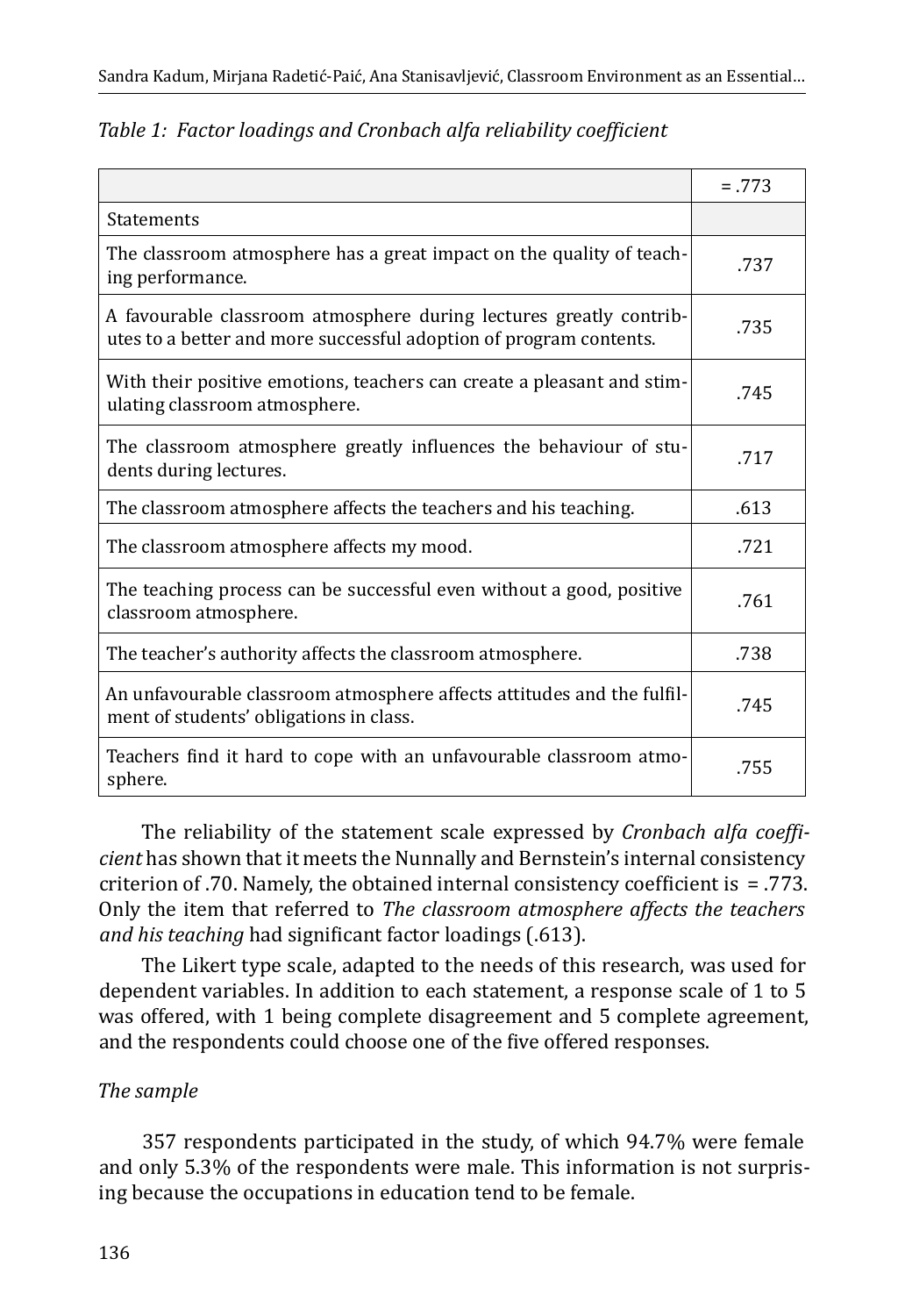The majority of research participants, i.e. respondents, work in subject teaching: 67.5%, whereas there was 32.5% o work in classroom teaching.

Work experience of the research participants was as follows:

- the largest number of respondents are those *with 5 to 15 years*: 37.0%,
- they are followed by the group of respondents with *less than 5 years:*  23.8%,
- and 21.6% of respondents were in the group *from 15 to 25 years*.

15.1% of respondents were in the group *from 25 to 35 years* and those with *35 or more years of work experience* were in the minority, only 2.5%.

## **Results and Discussion**

*The analysis of data* (obtained by this research) and *the results (*obtained from the processing of that data) *is directed towards the aim of this research*, to analyse the *experiences and reflections regarding some factors that influence the classroom atmosphere* for teachers who teach in the classroom or subject education system based on their attitudes and opinions.

The arithmetic means and standard deviations for each particular statement are shown in Table 2 *Classroom atmosphere and* teaching, separately for classroom teachers and for subject teachers.

It can be noticed that all arithmetic means are greater than 4 except for those with two items – the one relating to the statement *The teaching process can be successful even without a good, positive classroom atmosphere* with the arithmetic mean of 2.36 for classroom teachers and 2.54 for subject teachers; the other item with arithmetic means less than 4 is *Teachers find it hard to cope with an unfavourable classroom atmosphere* where, for classroom teachers, the arithmetic mean is 3.74 and for subject teachers 3.57.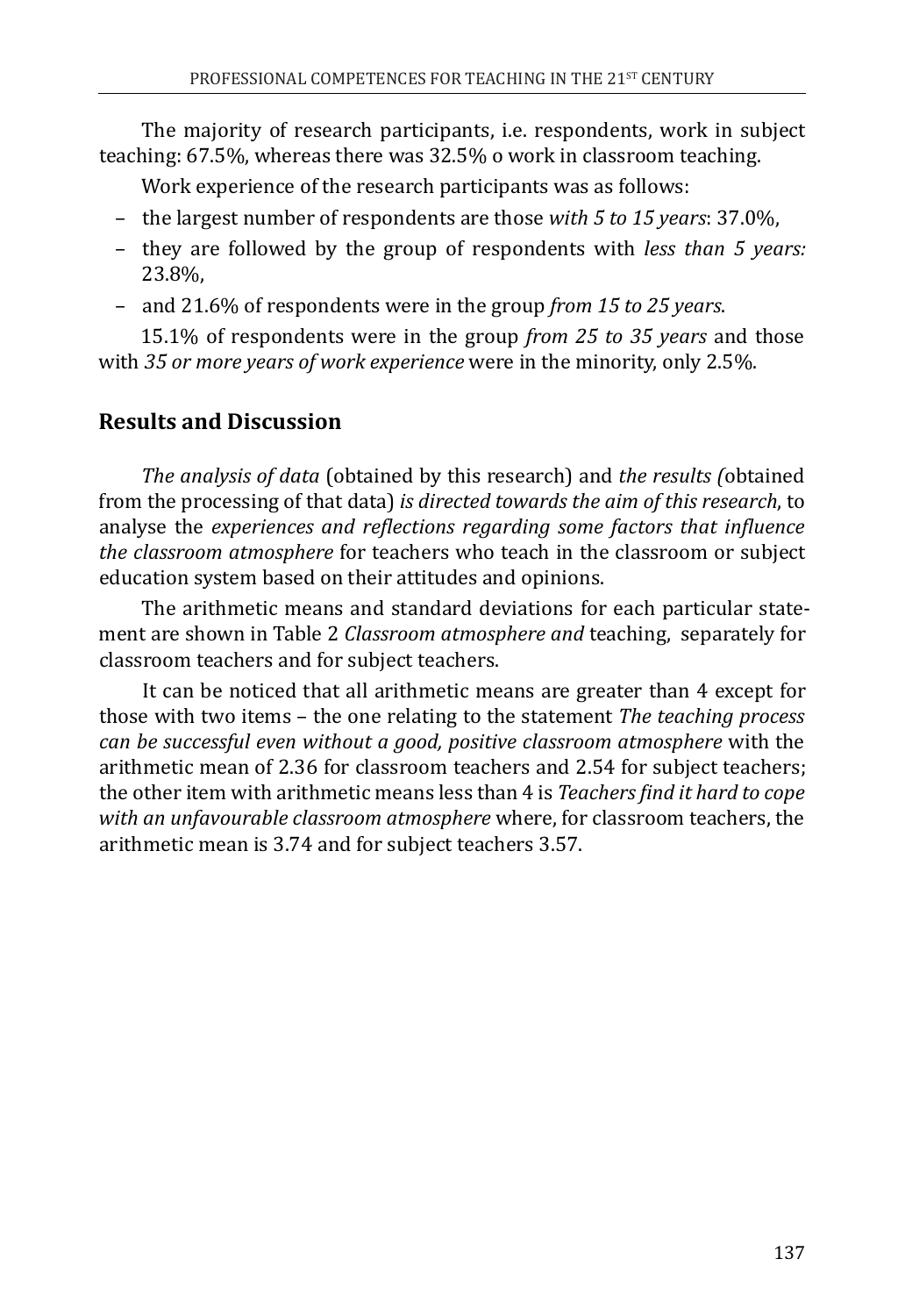| <b>Statement</b>                                                                                                                              | teacher   | M    | <b>SD</b> |
|-----------------------------------------------------------------------------------------------------------------------------------------------|-----------|------|-----------|
| The classroom atmosphere has a great impact on<br>the quality of teaching performance.                                                        | <b>RN</b> | 4.66 | .510      |
|                                                                                                                                               | PN        | 4.66 | .549      |
| A favourable classroom atmosphere during lec-<br>tures greatly contributes to a better and more suc-<br>cessful adoption of program contents. | <b>RN</b> | 4.74 | .478      |
|                                                                                                                                               | <b>PN</b> | 4.71 | .505      |
| <b>RN</b><br>With their positive emotions, teachers can create                                                                                |           | 4.55 | .637      |
| a pleasant and stimulating classroom atmosphere.                                                                                              | <b>PN</b> | 4.30 | .755      |
| <b>RN</b><br>The classroom atmosphere greatly influences the<br>behaviour of students during lectures.<br><b>PN</b>                           |           | 4.52 | .582      |
|                                                                                                                                               |           | 4.41 | .660      |
| The classroom atmosphere affects the teachers and<br>his teaching.                                                                            | <b>RN</b> | 4.53 | .678      |
|                                                                                                                                               | <b>PN</b> | 4.56 | .597      |
| <b>RN</b><br>The classroom atmosphere affects my mood.<br>PN                                                                                  |           | 4.53 | .704      |
|                                                                                                                                               |           | 4.39 | .752      |
| The teaching process can be successful even with-                                                                                             | <b>RN</b> | 2.36 | 1.050     |
| out a good, positive classroom atmosphere.                                                                                                    | PN        | 2.54 | 1.057     |
| The teacher's authority affects the classroom atmo-<br>sphere.                                                                                | <b>RN</b> | 4.14 | .733      |
|                                                                                                                                               | <b>PN</b> | 3.91 | .812      |
| An unfavourable classroom atmosphere affects at-<br>titudes and the fulfilment of students' obligations<br>in class.                          | <b>RN</b> | 4.11 | .862      |
|                                                                                                                                               | PN        | 4.07 | .779      |
| <b>RN</b><br>Teachers find it hard to cope with an unfavourable<br>classroom atmosphere.<br><b>PN</b>                                         |           | 3.74 | .896      |
|                                                                                                                                               |           | 3.57 | .947      |

#### *Table 2: Classroom atmosphere and teaching*

*Legend* : RN = classroom teaching; PN = subject teaching

Unlike Table 2, where arithmetic means and standard deviations are shown for classroom teachers and subject teachers separately, in Table 3 the *arithmetic means* and *standard deviations* for the *total* are shown. It can be noticed that the values of these arithmetic means are very high, that they have a tendency to fully agree with the set items except for the item *the teaching process can be successful even without a good, positive classroom atmosphere* of which the arithmetic mean is 2.48 and which also has the greatest dispersion of answers ( $SD = 1.056$ ), as well as of two items of which the arithmetic means are also less than 4; it is the item *teachers find it hard to cope with an unfavourable classroom atmosphere* with the arithmetic mean of 3.62 and the item *the*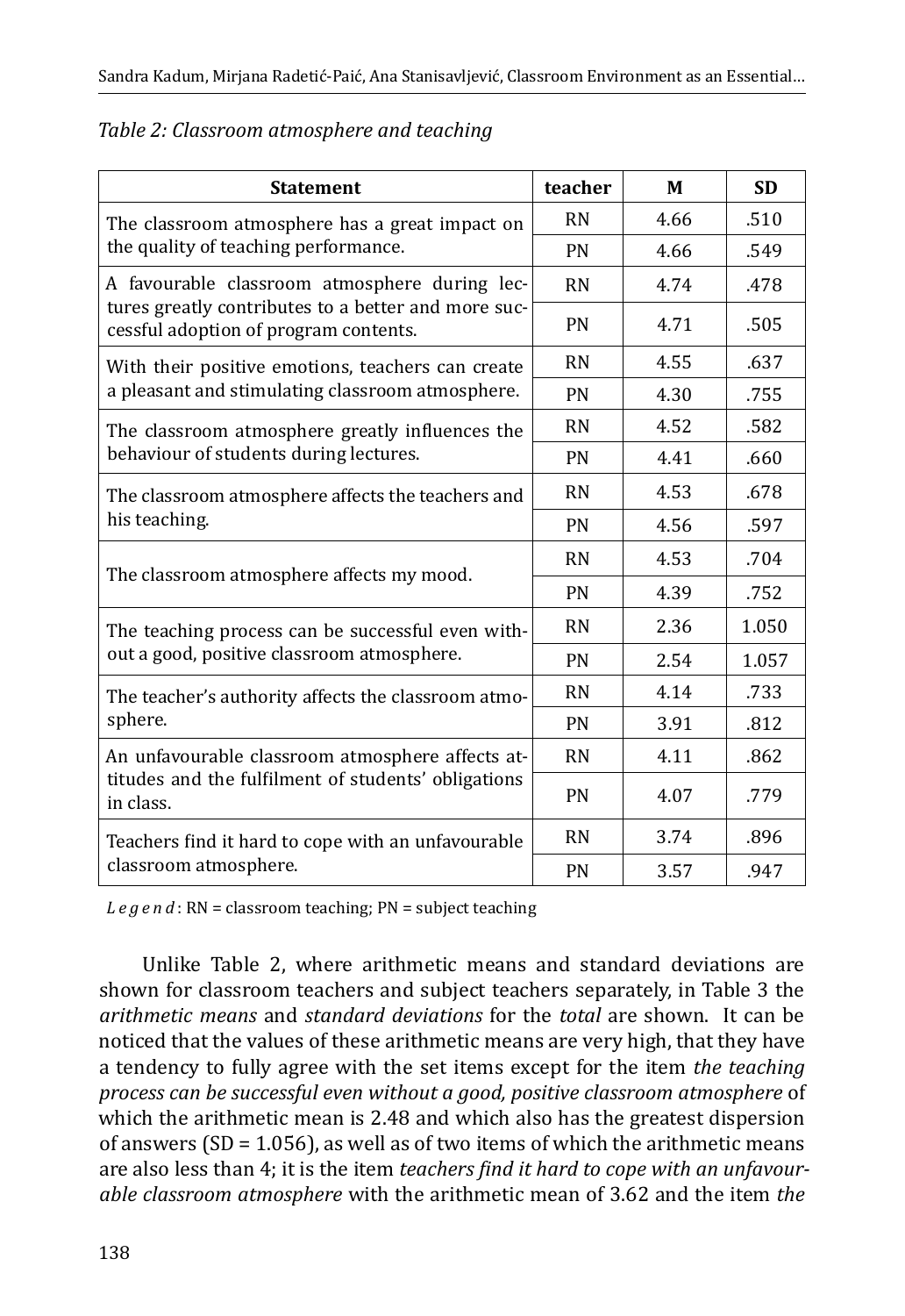*teacher's authority affects the classroom atmosphere* with the arithmetic mean of 3.99. For these two items, the dispersions of answers are: SD = .933 for the first of the two and  $SD = .812$  for the second.

The highest arithmetic mean is associated with the item *a favourable classroom atmosphere during lectures greatly contributes to a better and more successful adoption of program contents* and it is 4.72. The dispersion of answers with this item is the least and it is SD = .496.

| <b>Statement</b>                                                                                                                            | М    | <b>SD</b> |
|---------------------------------------------------------------------------------------------------------------------------------------------|------|-----------|
| The classroom atmosphere has a great impact on the quality of<br>teaching performance.                                                      | 4.66 | .536      |
| A favourable classroom atmosphere during lectures greatly<br>contributes to a better and more successful adoption of pro-<br>gram contents. | 4.72 | .496      |
| With their positive emotions, teachers can create a pleasant<br>and stimulating classroom atmosphere.                                       | 4.38 | .728      |
| The classroom atmosphere greatly influences the behaviour of<br>students during lectures.                                                   | 4.45 | .637      |
| The classroom atmosphere affects the teacher and his/her<br>teaching.                                                                       | 4.55 | .623      |
| The classroom atmosphere affects my mood.                                                                                                   | 4.44 | .738      |
| The teaching process can be successful even without a good,<br>positive classroom atmosphere.                                               | 2.48 | 1.056     |
| The teacher's authority affects the classroom atmosphere.                                                                                   | 3.99 | .812      |
| An unfavourable classroom atmosphere affects attitudes and<br>the fulfilment of students' obligations in class.                             | 4.08 | .806      |
| Teachers find it hard to cope with an unfavourable classroom<br>atmosphere.                                                                 | 3.62 | .933      |

From the data presented in Table 3 and the above, it can be concluded that the majority of the research participants consider that the classroom atmosphere has a great influence on the teaching process. Namely, it is not the same when there is a favourable and serene atmosphere in a classroom or when the atmosphere is unfavourable and negative. The teaching depends on the teacher, the person leading and managing it, and students, the factors of the teaching process to whom the teaching is addressed. It is equally easy to conclude that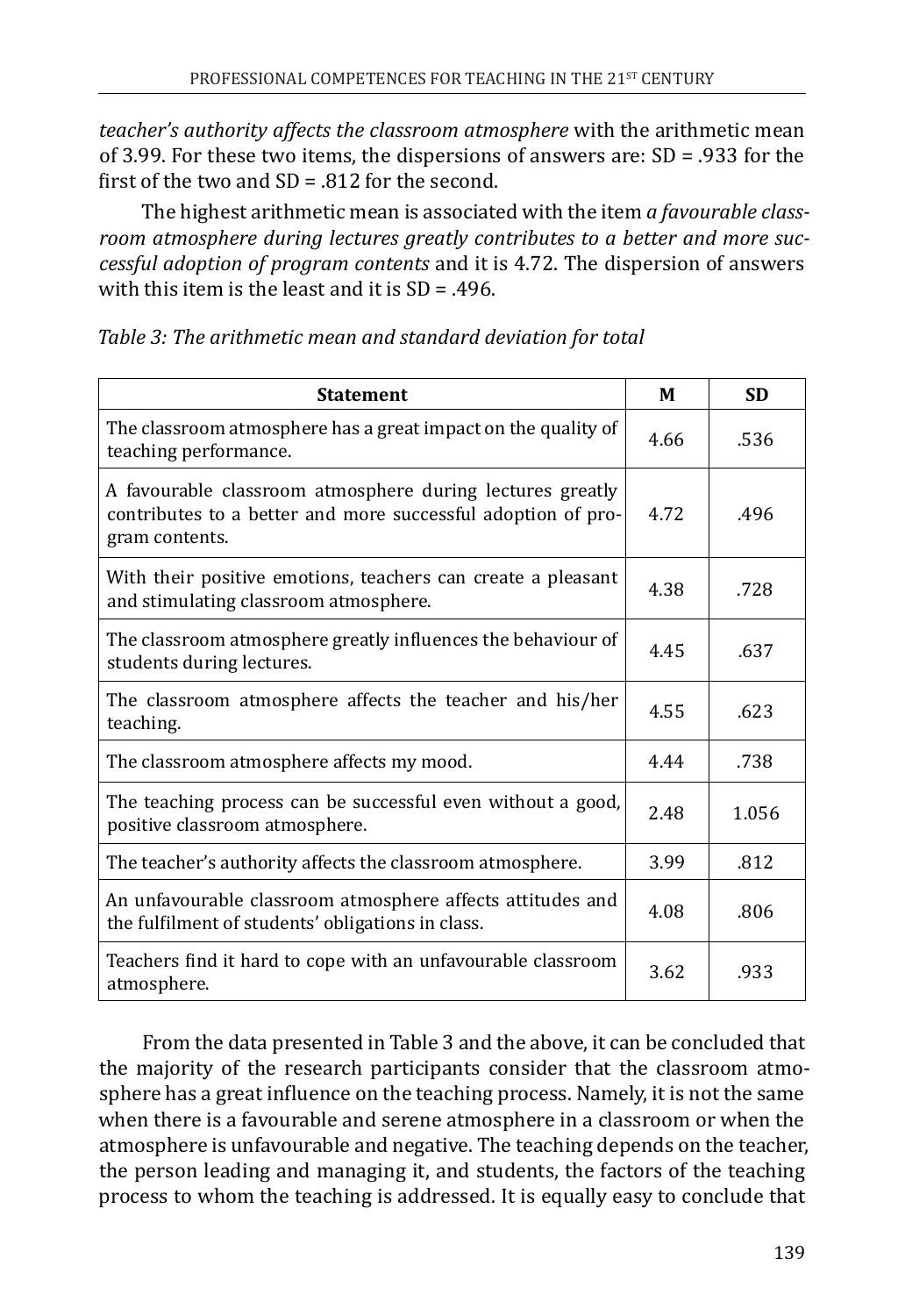a favourable classroom atmosphere has a positive impact on teaching and an unfavourable atmosphere the opposite i.e. a negative impact on teaching. However it is, the atmosphere affects the entire teaching process (which includes teachers, students, and teaching contents).

For the item *A favourable classroom atmosphere during lectures greatly contributes to a better and more successful adoption of program contents* almost 97.8% of the research participants *completely agree* (88.8%) or *mostly agree* (9.0%). Only 2.2% of respondents did not express a specific opinion regarding this item (*I do not have a specific opinion*). For this item as well, none of the respondents opted for the option *I completely disagree* i. e. *I disagree*. Consequently, it follows from these responses that the vast majority of respondents still believe that a favourable and pleasant classroom atmosphere affects the better and more successful mastery of teaching subjects. None of the research participants (i.e. respondents) considered the opposite.

The next, third item given to the respondents to answer was *with their positive emotions, teachers can create a pleasant and stimulating classroom atmosphere*. None of the respondents answered *completely disagree* with the set item and only 0.9% of them *mostly disagreed* with this item. Regarding this item, 13.6% of respondents did not have a specific opinion. Almost 86% of respondents *mostly agreed* (34.7%) or *completely agreed* (50.8%) with the set item. From the above, it is possible to conclude that a large majority of respondents consider that teachers can create a pleasant classroom atmosphere for students with their positive emotions. The classroom atmosphere can change during one teaching day and does not always have to be under the influence of students and teaching contents. With their emotions, teachers and lecturers can create an atmosphere which will motivate students to work and thus feel better in the classroom.

The statement *the classroom atmosphere greatly influences the behaviour of students during lectures* was the fourth item given to research participants to express their opinion. None of the respondents chose the answer *I completely disagree* and only 0.3% chose the answer *I mostly disagree*. There were 7.3% of indecisive respondents i.e. those who chose the answer *I do not have a specific opinion,* and there were 37.5% of those who answered *I mostly agree* or 54.9% with the answer *I completely agree*. It should be noticed that only one respondent (0.3%) felt that classroom atmosphere does not affect the behaviour of students during lessons. The indecisive respondents have reasons why they could not choose the set item. However, the largest number of respondents consider that the classroom atmosphere affects the behaviour of students during lessons since the teaching i.e. classroom atmosphere is created by the teacher and students and the mutual relations and communications that they establish during lessons.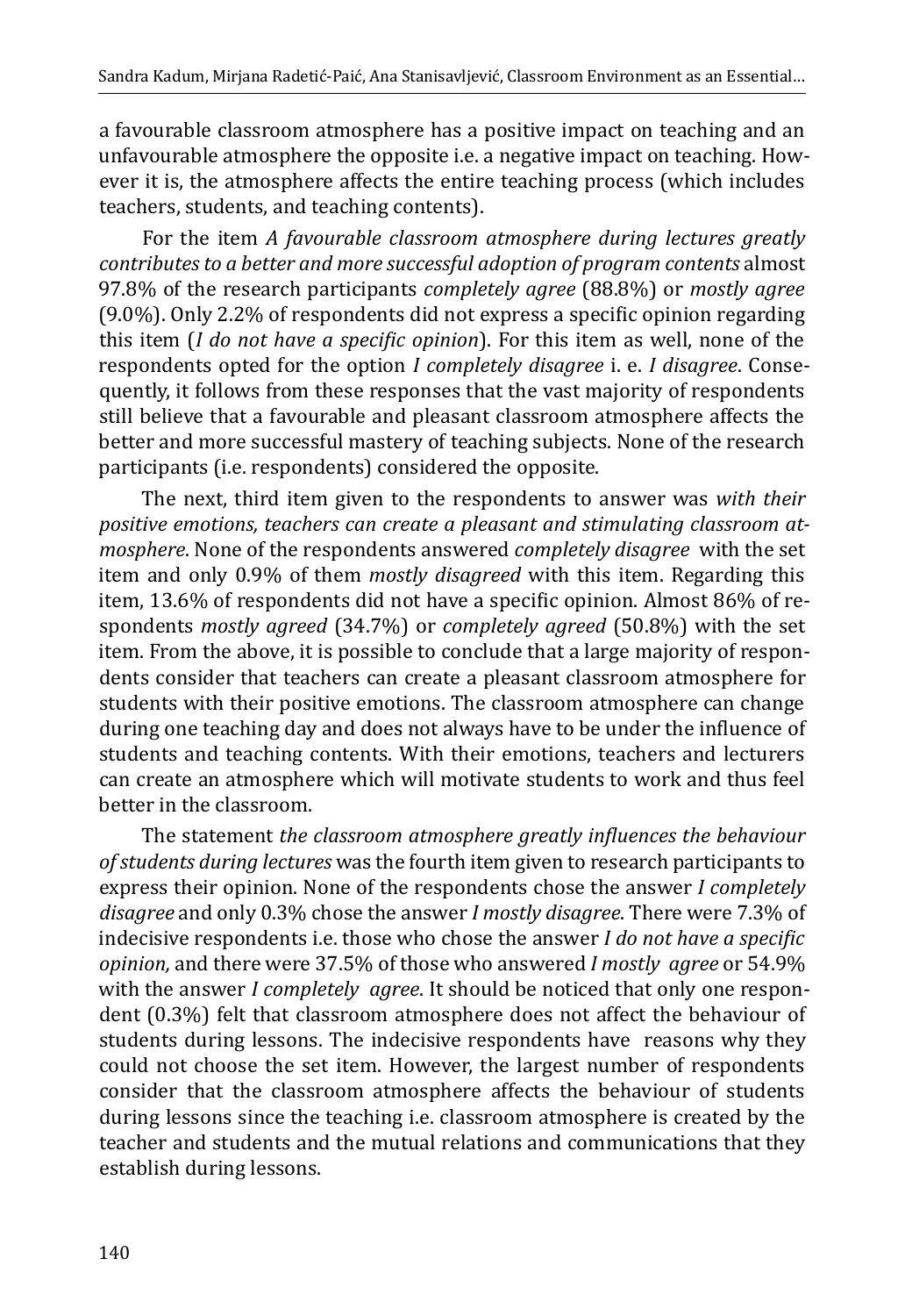For the item *the classroom atmosphere affects the teacher and his/her teaching* only 0.3% of respondents *completely disagreed* and 4.1% of them could not opt in relation to set item i.e. they did express a specific opinion. 32.3% of the research participants *mostly agree* and there were 63.3% of those who *completely agreed* with the set item. There were no participants who completely disagreed with the item! It can be noticed that almost 96% of respondents think that the classroom atmosphere has a particular influence on the teacher and his teaching performance. The factors of the teaching process are the teacher, students, teaching contents (material) and objective conditions. All of these creates an atmosphere during lessons i.e. in the classroom, affecting some teachers less and some more.

The next, sixth item that the research participants were given to respond to was: *The classroom atmosphere affects my* (the teacher's) *mood*. 0.9% of 357 respondents *completely disagreed* with the set item and 0.3% of them *disagreed*  with the statement. 9.1% of the research participants did not express a specific opinion. With the item *the classroom atmosphere affects my (the teacher's) mood*, almost 90% of the respondents agreed: *mostly agree* (34.1%) and *completely agree* (55.6%). However, they consider that the classroom atmosphere may have oscillations and thus it can change for better or for worse in a moment. It can be said that when the classroom atmosphere is good and pleasant, the teacher also feels good and has the will and desire to work; on the contrary, if the class atmosphere is bad and tense, this will affect the teacher's mood which will gradually weaken and eventually completely fade away.

The answers to the statement *The teaching process can be successful even without a good, positive classroom atmosphere* provided a variety of responses covering all five possible answers, from total negation to complete affirmation. The option *I completely disagree* was chosen by 20.2% of respondents, and 30.0% of them opted for the offered answer *I mostly disagree* . A great surprise is the number of respondents who were indecisive about this item i.e. who did not have a specific attitude, or those who on this item *have no specific opinion*; there were more than one third of such respondents, almost 36.6%. The offered answer *I mostly agree* was opted for by 10.4% of the respondents and 2.8% *completely agreed.* It should be pointed out that only a small number of respondents thought that the teaching process can be successful without a good and positive atmosphere. There were 50.2% of respondents in total who mostly or completely disagreed. Hence, it can be concluded that half of the research participants claim that teaching cannot be successful without a good atmosphere, which is, of course, understandable and comprehensible. We should mention the indecisive respondents, those who do not have a specific opinion on this item and these are in the majority.

One of the statements that was given to the research participants to respond to was the item *the teacher's authority affects the classroom atmosphere*.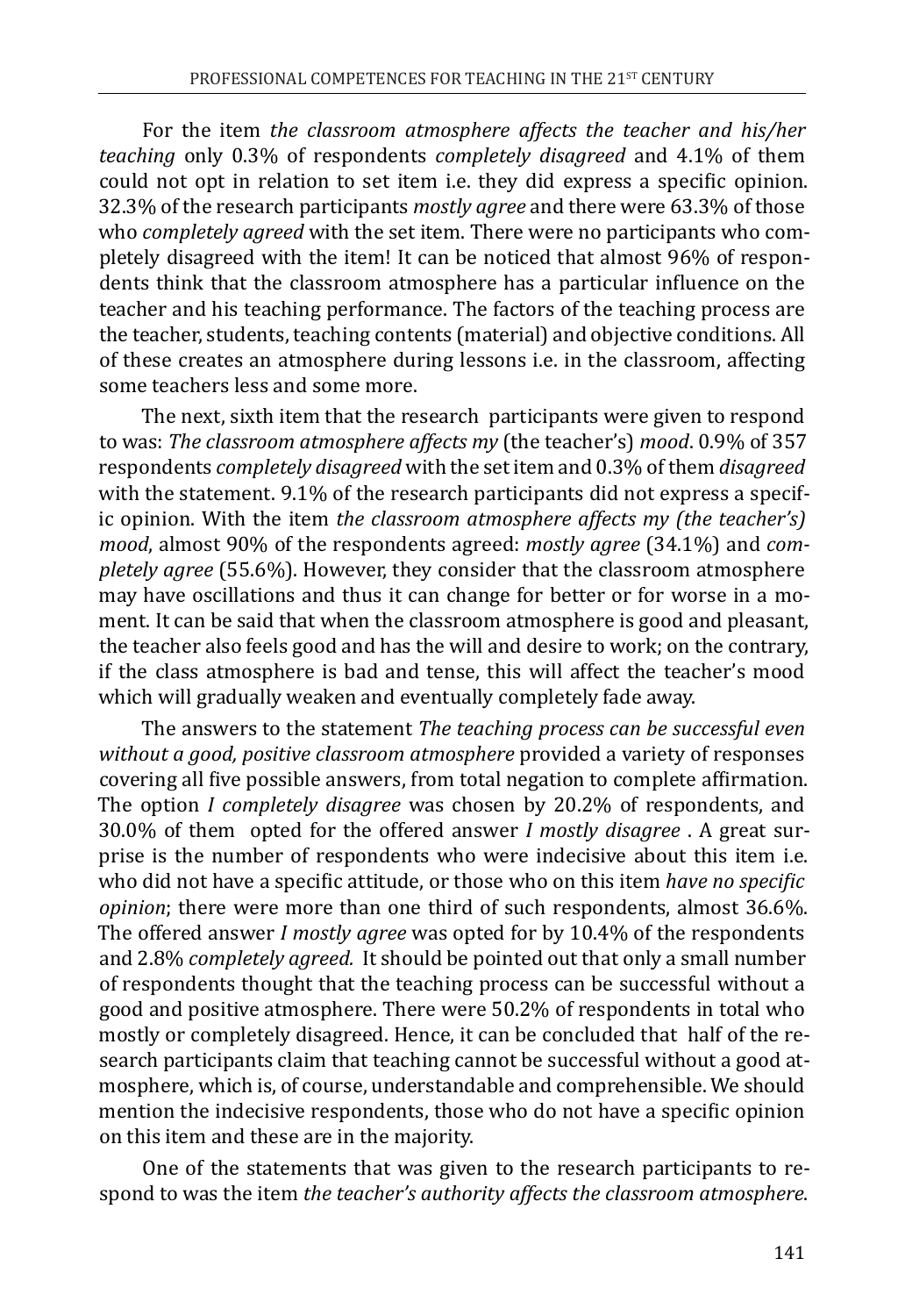A minimum of respondents, 0.6% of them, opted for the assessment *I completely disagree or. I mostly disagree*, for which 2.9% opted. Almost one fourth of the research participants, 24.1% of them , did not have a specific opinion on this item. The largest number of respondents chose the assessment *I mostly agree* (43.8%) , whereas 28.6% opted for *I completely agree*.

When it comes to authority as a concept, then it should be considered whether it is authoritarian teaching style or authoritarian communication that the teacher establishes and maintains with the students. However, the characteristics of authority in teaching and communication are similar, almost the same: the teacher speaks with a sharp voice, gives orders and demands fulfilment of tasks, takes up the position of a leader and a chief in the classroom, and may be prone to punishment. Almost three thirds of respondents agreed that authority influences the classroom atmosphere; this implies that it affects students (their attention, concentration and behaviour), teaching contents which is being discussed during the lesson, and other factors of various kinds.

The penultimate item offered to the research participant to consider was: *An unfavourable classroom atmosphere affects attitudes and the fulfilment of students' obligations in class*. Only 0.9% of respondents chose the answer *I completely disagree whereas* 3.5% of them answered that they *mostly disagree*  with the set statement. 15.1% of the research participants were indecisive regarding this statement i.e. did not have a specific opinion. Almost half of the respondents (49.2% of them) *mostly agree* with the set item and 31.3% of them opted for *I completely agree*. It can be noticed that more than three quarters of the research participants (more precisely 80.5% of them), thought that an unfavourable classroom atmosphere influences the students' attitudes and obligations fulfilment during lessons as well as their relation to lessons. If there is a bad atmosphere in the classroom, it is easy to understand that this will be reflected in students through behaviour and conduct during school hours, fulfilment of school obligations, and opinions and attitudes. Students quickly understand if there is an unfavourable and negative atmosphere in the classroom, and accordingly they change their behaviour and attitudes towards lessons to worse. If the classroom atmosphere is unfavourable and unacceptable, it quickly leads to dissatisfaction of students.

Finally, the last statement that was given to the research participant to decide was: *teachers find it hard to cope with an unfavourable classroom atmosphere*. 1.6% of the respondents *completely disagree* with the set item and 9.1% of them *mostly disagree* with the statement. More research participants, 37.5% of them, were indecisive regarding this statement i.e. did not have a specific opinion. Those who *mostly agreed* with the statement comprised 33.4% and 18.3% *completely agreed* with the statement. From the presented responses regarding the item *teachers find it hard to cope with an unfavourable classroom atmosphere,* it can be concluded that almost half of the research participants,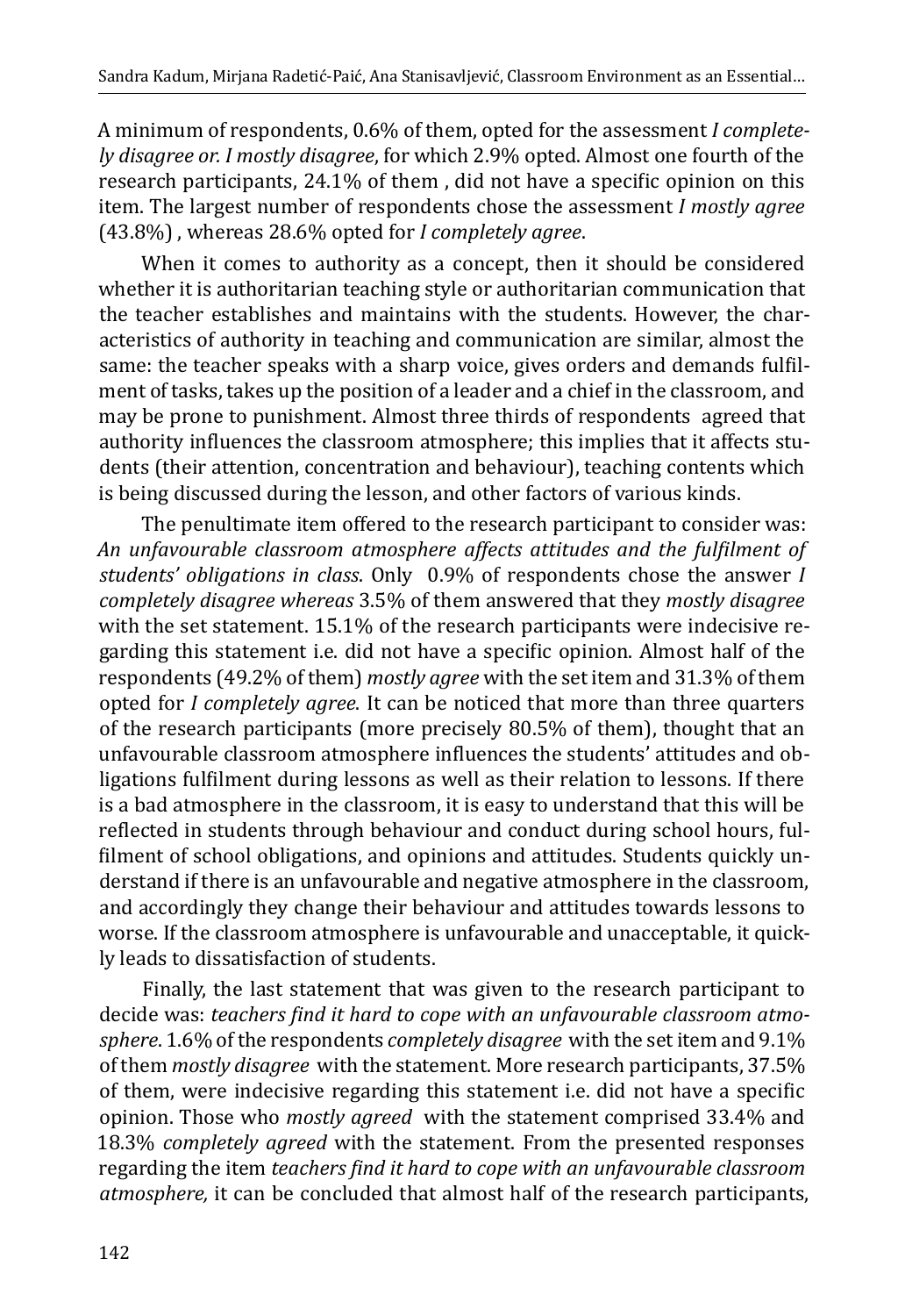48.2% of them, have a negative attitude towards this item i.e. disagree with the set statement or are indecisive about it. It may be said that some teachers are not very concerned whether there is a favourable or unfavourable atmosphere in the classroom and, in spite of the bad atmosphere, they will carry out their work during lessons undeterred.

# **Conclusion**

Teaching represents an organized process of acquiring and transferring knowledge for the purpose of education. Today, teaching can take place in a variety of ways, ranging from classical institutional to distance learning or socalled e-learning. Classical teaching and distance learning have common teaching process factors and they are: *the teacher*, the person presenting teaching contents to students, teaching and formatting them; students who are in this process for the purpose of acquiring new knowledge; and *teaching contents*  which are transferred by the teacher and adopted by students. Where these two types of teaching differ are the objective teaching conditions as well as the atmosphere which is created.

It should be noted that the teaching process in the classroom creates an atmosphere that has a great impact on all the participants in it . This climate or, in other words, the *classroom atmosphere,* includes the interaction between the teacher and students, the student's behaviour and conduct during lessons, his/ her attitude towards school subjects and their contents, and the general *social atmosphere* which is created within a class and among students. In this regard, some authors identify the classroom atmosphere with the term teaching atmosphere and state that the classroom-teaching atmosphere includes numerous components such as educational, psychic and physical component that are present in a class.

The classroom atmosphere is not same in all classes, which is confirmed by teachers in subject teaching who teach in more classes. Classroom teachers teach only one class and thus they can "shape" it to some extent to create a favourable and positive atmosphere.

The results obtained from the research conducted clearly show some facts:

- − the classroom atmosphere greatly influences the quality and the implementation of the teaching process as well as the teacher, his/her teaching, and mood;
- − the classroom atmosphere influences students, their behaviour during lessons, and fulfilment of school obligations.

In that, teaching cannot and will not be successful if there is an unfavourable classroom atmosphere because the atmosphere significantly depends on the teacher and students.